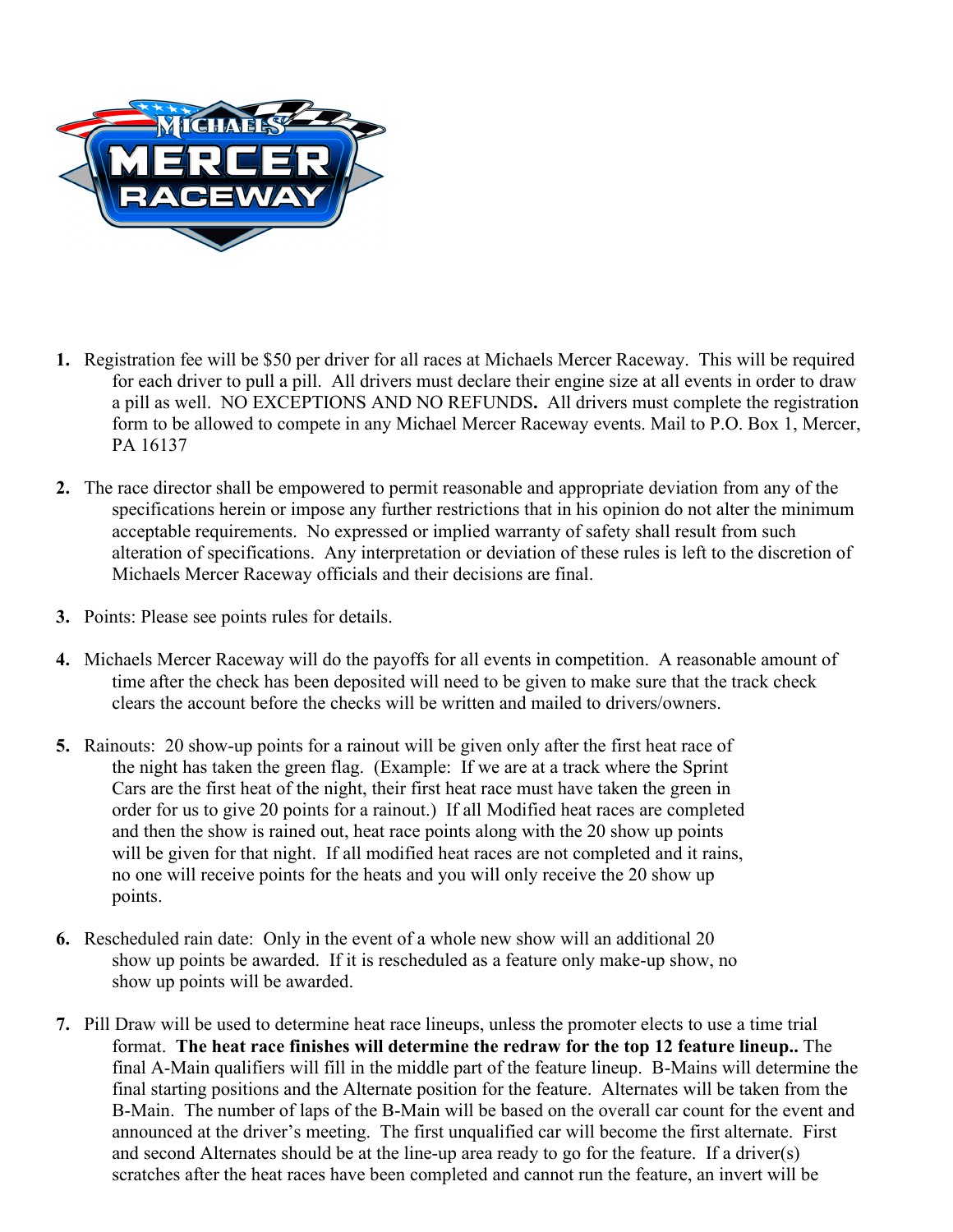taken from the top 11 (10), etc. drivers. The extra car will enter the field from the B-Main, if one is needed. If you will your feature, the next week you start 12<sup>th</sup>. If you pull the worst Pill you get in free the following week.

**8.** All qualified feature cars need to enter the speedway surface in order to consider the field set for the feature. A car can be pushed onto the track, but must fire or the alternate will be sent out. If only 25 cars are ready for the feature event, the alternate will then be added to complete the 26 car starting field. All drivers must report to the Pit Steward representative that they have scratched from the feature event. Once said driver scratches from the feature, you cannot re-enter the race. The alternate will then be added to the field. If 26 cars enter the speedway surface and one car breaks before the drop of the green, the field is considered set and no alternate will be added.

### **ABSOULTELY NO FUEL STOPS.**

- **9.** All restarts during the heats and features will be double file with the pole sitter getting their choice of inside or outside the front row. Exception: After the 3<sup>rd</sup> caution of the feature or within the last 5 laps of the feature when a yellow flag is thrown all restarts will then be single file. In the event of unforeseen circumstances, the specified feature laps of any race may change from the original posted at the beginning of the night.
- **10.** Order of Events and Lineups: The order of events and lineups at each individual track will be posted at the Pit Steward board. It is the responsibility of each individual race team to stay abreast of changes to those lineups in the event of changing weather conditions, etc.
- **11.** White Flag Rule**:** All cars will follow the White Flag rule when lining up for heats, B-Mains and features. The White Flag rule means that all cars will be in the designated line-up area before the white flag flies in the previous heat race, B-Main or Feature event, or said cars will start at the rear of the field.
- **12.** In cases where the finish of the race is too close to call (in real time), the track officials may use photo(s), video or electronic scoring, if available, to aid in determining the winner.
- **13.** Official RaceCeiver communication only, will be used for the racing competition. No other radios or listening devices allowed. All drivers are required to have a one-way radio. The one-way radio must be working and active prior to any on-track activity.
- **14. At all transponder tracks, the Lucky Dog will be the first car, one lap down, not involved in the caution. All lapped cars will go to the tail of the field if involved in the caution. If you were involved in the caution you will fall in behind the lapped cars.**
- **15.** Michaels Mercer Raceway official(s) have final say on all official calls and rules.
- **16.** Tire Rules: D200**/**D300/D400/D500 Hoosier Tires only. Tire Compounds must be visible for inspection for Michaels Mercer Raceway track Inspector. If they are not visible you will be disqualified.

#### **17.** Car Body Rules**:**

# **Body Specifications:**

# **A. Bodies:**

1. Cutlass, Supreme, Grand Prix, Probe, Cavalier, Sunbird, Lumina, Grand Am, Daytona, Thunderbird (but not limited to), no fan or ground effect cars, no exotic bodies, front wheels, and tires must be fully exposed.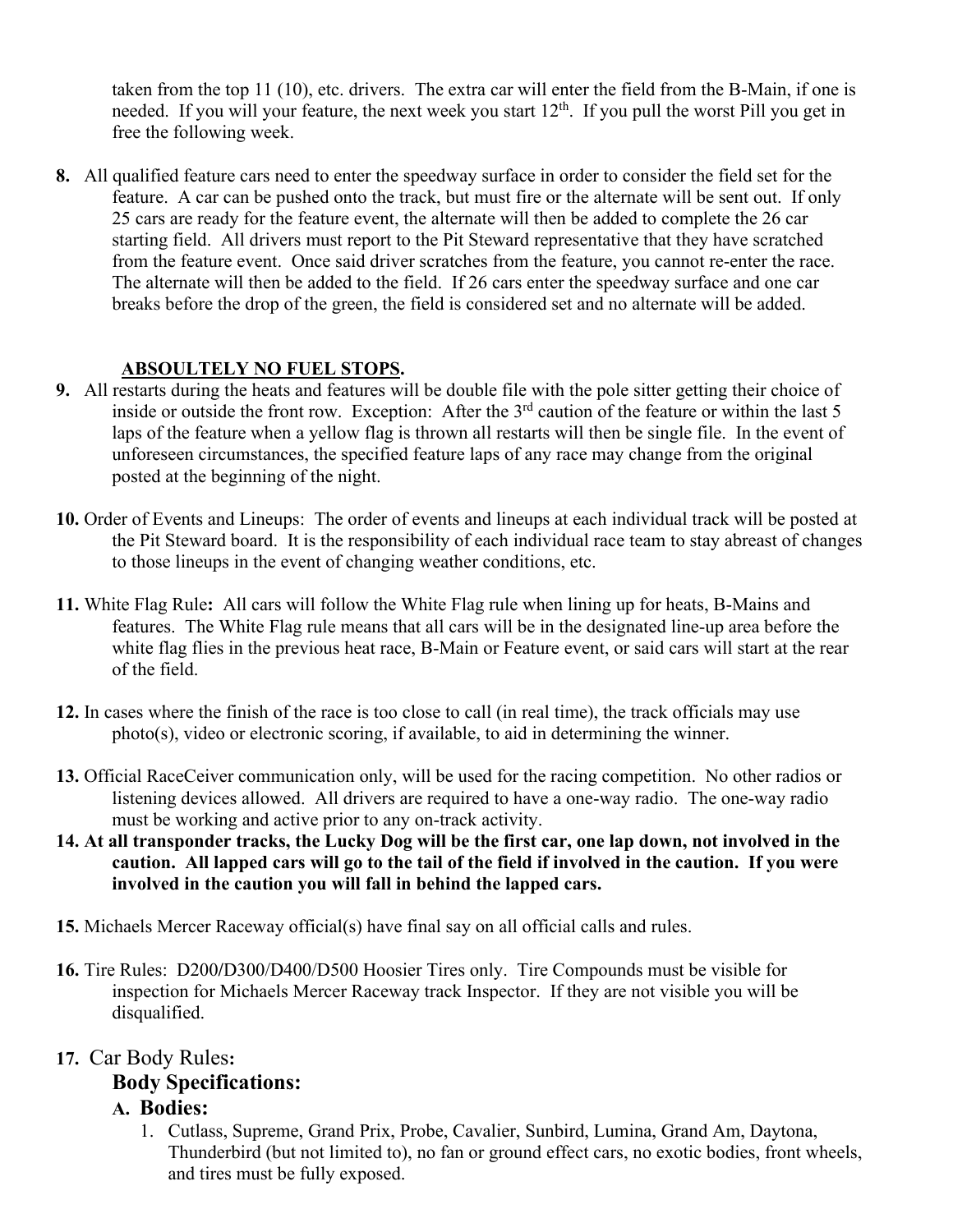- 2. A one-pieced fiberglass roof that is centered from side-to-side on the roll cage and on the frame.
- 3. Maximum roof width 52", minimum 48". Length of roof is maximum of 60", minimum 48". No flat roofs, no offset bodies.
- 4. The maximum overall height of the car is 62" with a minimum of 53" measured from the ground.
- 5. Rear deck/spoiler must not exceed 50" from ground to the tip of the deck/spoiler/trunk (with driver).
- 6. Only magnetic steel and/or aluminum will be permitted for all inner and outer body panels.
- 7. Maximum body width anywhere 68", minimum 64".
- 8. Side door panel maximum 86"and a minimum of 60" in front of center of rear axle; door must be straight up and down within that measurement. Variations for molding will be acceptable. Front door extensions will be allowed up to 20" minimum behind front axle centerline. All extensions and rear quarter panels must have a maximum lip rounded or 90 degrees of 1-1/2" top and bottom, facing inside only.
- 9. Rear quarter panels must match. Two-inch (2") fender flares are legal as long as a 68" maximum body width is maintained. Rear quarter panels can extend back to 48" maximum (measured from center at rear axle to rear and car including spoiler).
- 10. All horizontal body supports other than the inner pods, whether in the front and/or rear must be a minimum of  $1" x 1" .095"$  thick tubing or 1" flat stock a minimum of .125" thick.
- 11. Inside and/or outside wings, spoilers, air foils and/or wind deflectors will not be permitted.
- 12. Rear trunk lid must be fully enclosed from quarter panel to quarter panel.
- 13. Front hood, nose and front spoiler can be no wider that 36" and may not extend anymore that 20" in front of axle centerline, also they may have 2" maximum lips up or down on side following contour of body. Hood must have complete sides.
- 14. Hood scoop cannot start anymore that 25" forward of center of carburetor, hood scoop cannot be wider than hood.
- 15. Minimum ground clearance 2-1/2".
- 16. No Sail Panels.

# **B. Window Openings:**

- 1. Side minimum 12" vertical front and 14" vertical rear by 30" wide.
- 2. Front window opening 8" vertical measured from lowest point of roof or roll cage to highest point on hood (including hood scoop).
- 3. No covered window openings, except for mandatory front screen, (no aluminum) maximum 1" x 1" openings recommended. Screen must be suitable.

# **C. Roll Cage:**

- 1. Only round magnetic steel tubing 1-1/2" and/or 1-3/4" outside diameter with a material thickness of  $1-3/4$ " - .095" and or  $1-1/2$ " - .120" will be permitted.
- 2. Round steel rollover bars are mandatory.
- 3. Front and rear roll bars must be connected at top (cage type).
- 4. Proper bracing and triangulations on front and rear roll bars are recommended.
- 5. A minimum of one diagonal bar across the top of the roll cage is recommended.

# **D. Chassis:**

1. All frames must be fabricated utilizing 2" x 4" rectangular magnetic steel tubing with a .120" wall thickness. Only 2" x 4" rectangular box frames between the front and rear axle centers will be permitted. The 4" side of the rectangular tubing must remain in the vertical position. For the purpose of inspection one 3/16" diameter hole may be drilled in each frame rail for inspection of thickness. Other holes will not be permitted. Round tubing must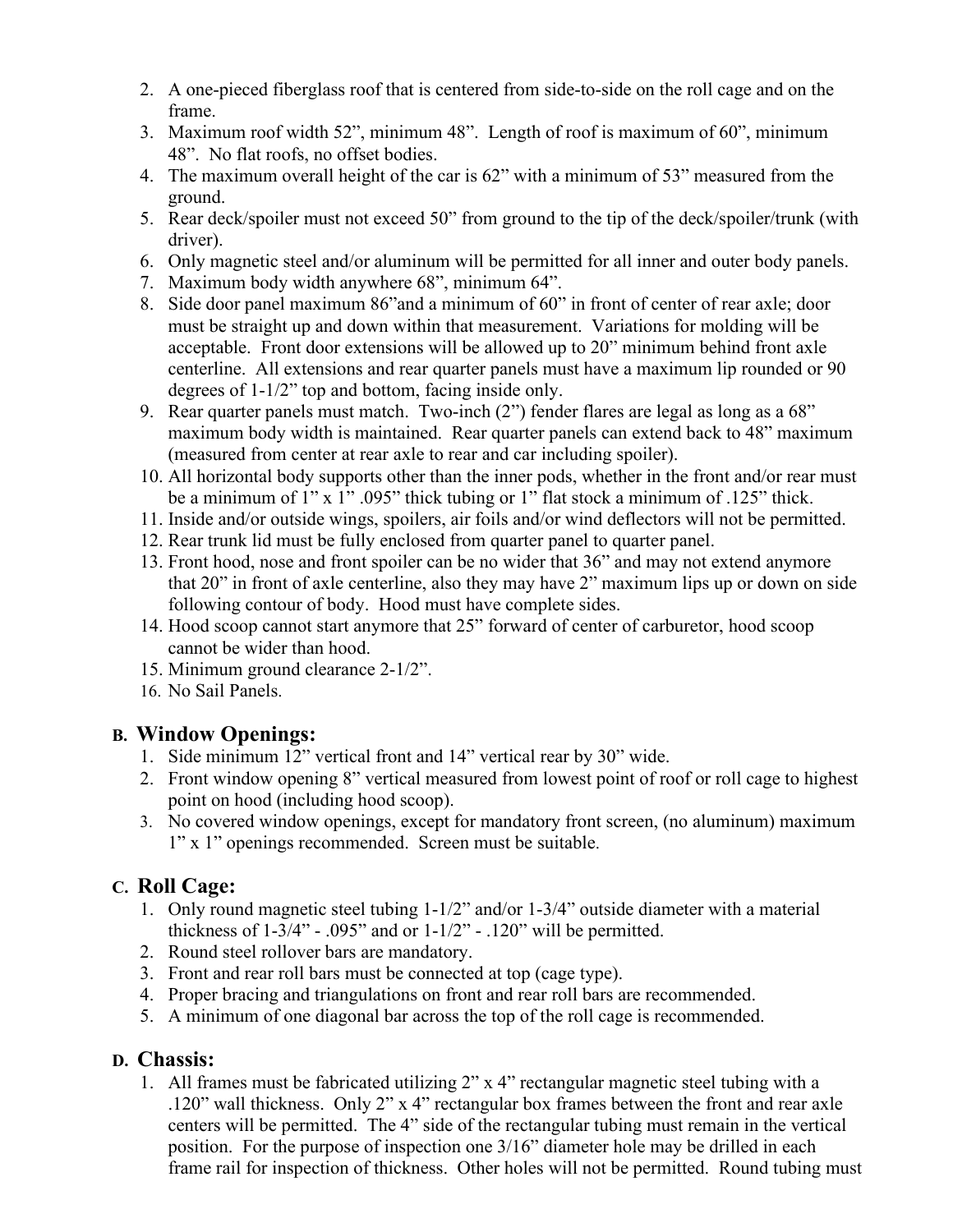be either 1-1/2" outside diameter (if using for main hoop must be .125") and/or 1-3/4" outside diameter with wall thickness of .095".

- 2. Chassis width will be: front 24" minimum, 35" maximum; rear 26" minimum, 35" maximum. All measurements will be taken from the outside of the frame rails, at the top and bottom of the frame rails and its longest length. Clips, sub-frames, etc. will be considered a part of the frame.
- 3. The minimum length of the 2" x 4" frame rails begins 14" in front of the centerline of the rear axle and extends to the front of the radiator. The left and right rails (both top and bottom) must be equal in distance permitted. A maximum 4" indent in the lower left rear frame rail for suspension clearance will be permitted. The two (2) upper frame rails in the engine compartment may be altered for engine clearance only.
- 4. Minimum frame width must be 26" measured at rear roll bar (top and bottom). Left and right frame rails must measure equal distance from drive train centerline.
- 5. Minimum wheelbase of 106", maximum 110".
- 6. Side rails and rear bumpers must be minimum 1-1/2" OD x .095" wall. All bracing on both must also be minimum 1-1/2" OD x .095" wall; minimum wall thickness must be .120" with no solid or ballast added. ALL CARS MUST START THE RACE WITH ALL BUMPERS AND SIDE RAILS IN PLACE.
- 7. Front bumpers must be a minimum of 1-1/4" diameter x .095" wall No "V" shapes.
- 8. ALL BUMPERS MUST HAVE ROUNDED ENDS WITH NO SHARP EDGES.
- 9. All roll cages, bumpers, and side rails must be round steel tubing only.
- 10. No independent suspensions, front or rear. No "A" frames or ball joints utilized for steering axis. (King pin only). All brackets on front axle must be bolted or welded.
- 11. Engine must be centered in chassis and placed in an upright position. Engine set back minimum 32" for small block and maximum 42", measured from the center of front axle to front face of block. No rear engine cars.
- 12. Fuel Cell Only. Fuel cell height 12" minimum from ground to bottom of fuel tank. Fuel cell must be fully encased in a steel container with a minimum thickness of 20-guage. An optional aluminum container may be used with a minimum thickness of .060". Fuel cell must retain foam inside. Fuel lines must siphon from top only. Fuel tank vent line must have an in-line, one-way valve for the prevention of fuel spillage. No auxiliary tanks. Recommended that fuel cells meet FIA/SPEC/FT-3 Specification. Integral ball check valve highly recommended for filler neck and vent tube.
- 13. Only two universal joints per driveline.
- 14. Only one radiator allowed, and it must be centered in front of motor in a vertical position. NO auxiliary cooling tanks or catch cans allowed in driver's compartment. No plastic or carbon fiber allowed.
- 15. Seat and steering wheel must be centered in frame. HIGH BACK SEATS ONLY. NO FIBERGLASS SEATS ALLOWED.
- 16. All suspensions systems must be mechanical with no form of electrical or computer assistance. NO four-wheel steering allowed that is actuated by the steering wheel. (No cantilever suspensions or inboard shocks).
	- •

# • **Springs:**

- $\checkmark$  Any type and/or form of spring will be permitted (torsion bar, coil, and/or leaf spring).
- $\checkmark$  Coil springs must be manufactured from magnetic steel. Leaf springs must be manufactured from either magnetic steel or approved composite material.
- **Shocks:**
	- $\checkmark$  Only one shock per wheel will be permitted (no titanium)
	- $\checkmark$  No shocks that can be adjusted from the cockpit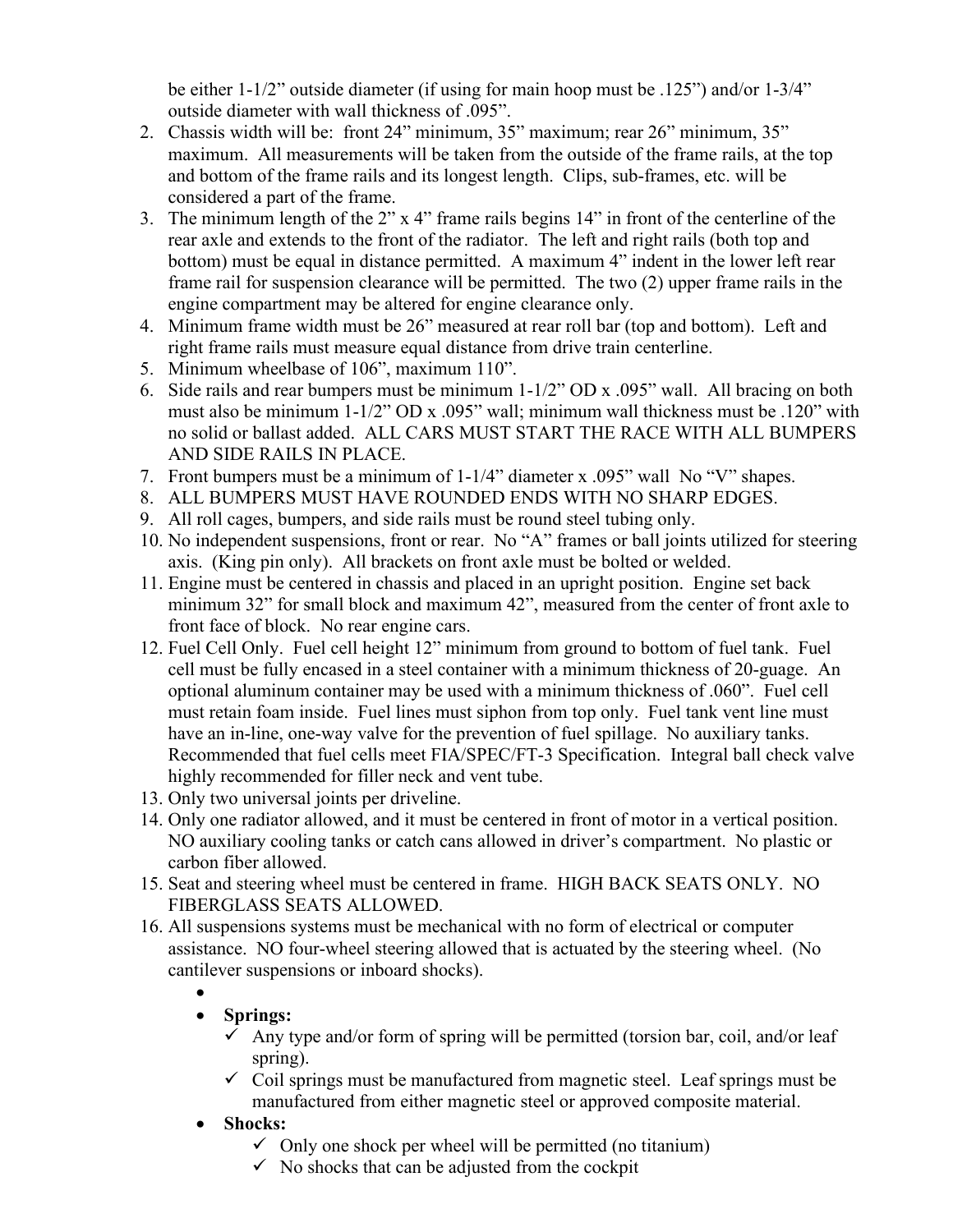- $\checkmark$  No remote wires, lines or canisters.
- $\checkmark$  No air ride shocks.
- $\checkmark$  All shock absorbers must be constructed of magnetic steel and/or aluminum.

### **E. Rear Ends:**

- 1. Rear end or chassis must not be offset any more than 4" from center at the inside tire width, measured from the inside of the left rear tire to the inside of the right rear tire, at axle height, front end the same.
- 2. Conventional open or closed quick-change rear ends ONLY. Modified-type front spindles with steel bearing shafts recommended. No limited slip differentials, locked rear ends only.

### **F. Transmissions:**

Approved North American manufactured transmission only, standard, and must bolt to bell housing. No overdrive transmissions allowed. Neutral and reverse gear must be in operating order. From a neutral position with motor running, a car must be able to go forward and backward. If a conventional clutch and pressure place are used, steel bell housing must be used.

- **18.** Driver's Meeting: All drivers must attend Michaels Mercer Raceway Driver's Meeting**.**
- **19.** If you are forced to move to a another car during a race event, you must first notify the Pit Steward of Michaels Mercer Raceway. If you have already qualified for a position in the feature, you will bring any other car out and start at the tail of the feature. If you are not qualified for the feature, you must qualify the other car through the B-Main, starting at the rear.

#### **20.** WEIGH-IN PROCEDURE

- **24.1** The weigh-in procedure is as follows: The car must approach the scales at a safe speed, ease onto the scales, come to a complete stop, and let the engine idle. If the car is not positioned properly, it shall ease off the scales and repeat the procedure. The driver shall refrain from excessive motion while the car is on the scales and shall not rock or bounce the car. The driver shall not rev the motor. When instructed, the car shall ease off the scales. Failure to comply with any portion of this procedure shall be deemed to be unsportsmanlike conduct and the driver may be subject to discipline which may include disqualification without right of protest or appeal.
- **24.2** If a car is determined to be too light after the race is over, the car shall be reweighed. Michaels Mercer Raceway Official(s), in their sole discretion, shall determine the best course of action for reweighing. Location of the scales and proximity of the line of cars, are but two factors in that determination. Michaels Mercer Raceway Official(s) may simply back the car back up onto the scales and reweigh. The car shall repeat the weigh-in procedure. If the car is determined to be too light again, it will be disqualified from that race and relegated to last place in the official order of finish, all without right of protest or appeal. If the car makes the minimum weight the second time it is weighed, it will be deemed to be legal. No car will be weighed more than two (2) times. If the driver is determined to be light and goes to the driver's pit area or onto the track, it will be presumed that the car is too light and it will be disqualified from that race and relegated to last place in the official order of finish, receive last place money and points, all without right of protest or appeal, and the driver may be subject to discipline.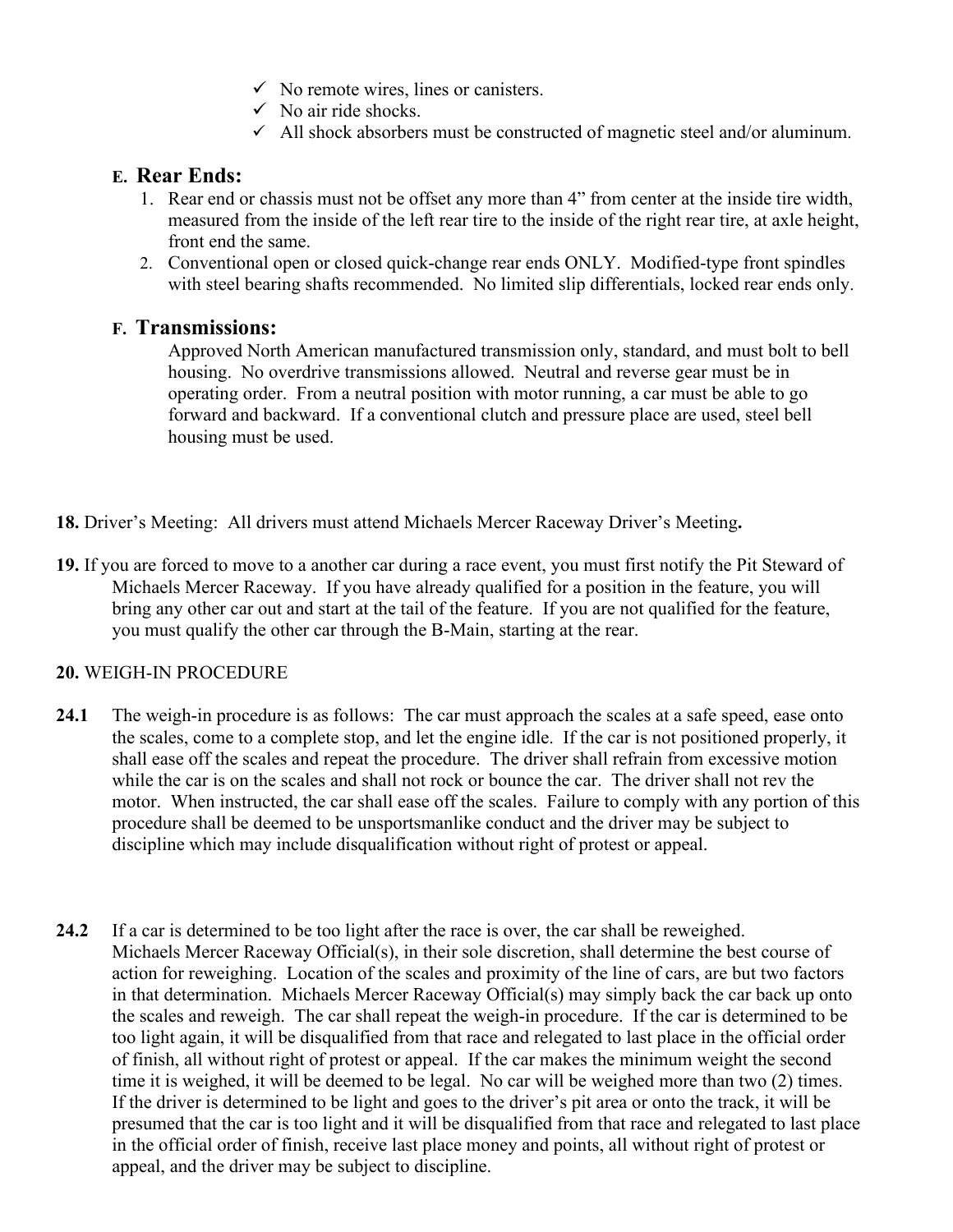- **24.3** Driver's Responsibility: It is the driver's responsibility to be sure that the car meets the minimum weight at all times. The driver may request that the car be weighed at any time before or during the program, so long as the request does not interfere with the orderly presentation of the program.
- **24.4** Earlier Weight Checks: Cars may be weighed several times over the course of the racing program. Just because the car made minimum weight earlier in the program will not be controlling any other time the car is weighed.
- **24.5** No Tolerance: Michaels Mercer Raceway does not allow for any tolerances for fuel burn-off or any other reason.
- **24.6 Scales are Official:** All scales at Michaels Mercer Raceway are considered to be the official scales for that racing event only. The scales might not be calibrated or certified to be considered official.
	- ♦ A 358 or less cubic inch motor with a 23 degree head will weigh 2400# minimum.
	- ♦ A Rush Sportsman Crate Modified can run with the Modifies as long as they run our brand of Hoosier Tires at 2400# minimum.
	- ♦ All small blocks bigger than a 358 cubic inch motor or with any other head configuration will be required to weigh 2500# minimum.
	- ♦ All big blocks regardless of size will be required to weigh 2500# minimum.
	- ♦ Every driver must declare their motor prior to pulling a pill for the night.
	- ♦ These weight classes will be monitored during the season and if any changes need to be made to level the playing field such changes will be considered by Michaels Mercer Raceway.
	- ♦ Carberators Only! No Fuel Injection**.**
	- ♦ Absolutely NO Aluminum blocks with the exception of the GM CT-525 **that must weigh 2500# and the W-16 that must weigh 2400# and both must be sealed.**
- **24.7** All added weight(s) must be securely attached to the frame below the body decking. Ballast and/or weight may not be mounted to the roll cage above the rear deck. Any part that moves or is not a fixed component to the steel frame structure may not be used for any weight attachment. Weights attached to the rear bumper and/or outside the frame will not be permitted**.**

**24.8** All Decisions Final: The decisions of Michaels Mercer Raceway Officials concerning compliance with the weight requirements and procedures shall be final and shall not be subject to protest or litigation.

**24.9** Top five drivers will weigh after heats, B-Mains, and feature events with the possibility of a random draw in the feature, if scales are available, regardless of what you are told over the one- way radios. Any car that goes to its' pit area before going to the scales will be presumed to be too light and will be disqualified from that race without right of protest or appeal.

#### **21.** RACERS' CODE OF CONDUCT

**25.1** Discipline: All drivers entering a Michaels Mercer Raceway event shall be subject to discipline for any violation of the rules and regulations; violation of the Racer's Code of Conduct; or the failure to obey the directives and decisions of Michaels Mercer Raceway Official(s).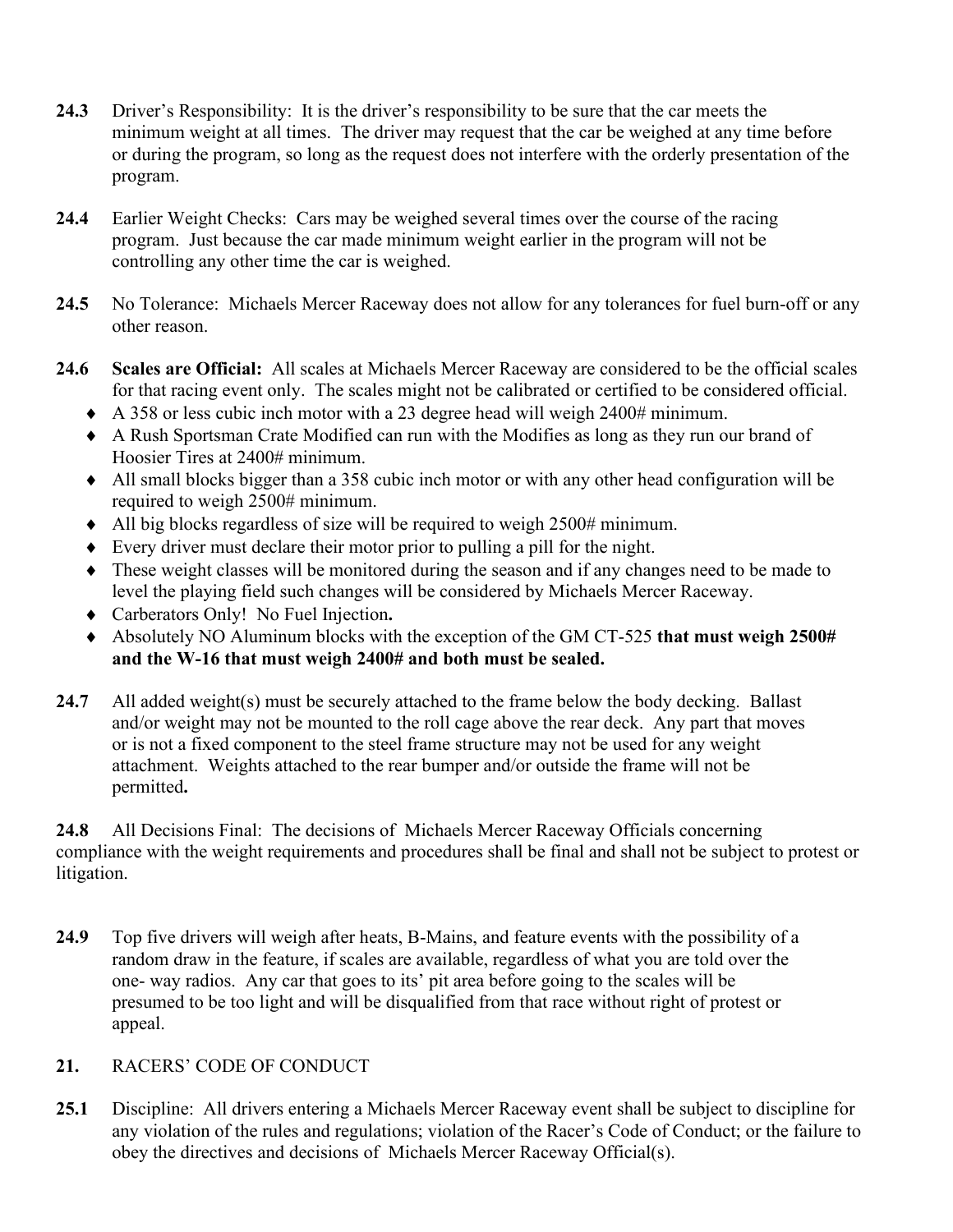- **25.2** Drivers Responsible: The drivers shall be responsible, at all times, for the behavior of the owner of the car and all pit crew and discipline may be imposed upon the driver for any car owner's or pit crew member's violation of the rules and regulations; violation of the Racer's Code of Conduct; or the failure to obey the directives and decisions of Michaels Mercer Raceway Official(s). However, Michaels Mercer Raceway may also impose discipline upon the offending car owner or pit crew member; as Michaels Mercer Raceway Official(s) deem appropriate in their sole discretion.
- **25.3** Good Conduct Required: All drivers, car owners and pit crew members shall at all times conduct themselves in a manner that reflects favorably upon the sport and Michaels Mercer Raceway. Any failure to adhere to this rule may result in the imposition of discipline, in the sole discretion of Michaels Mercer Raceway.
- **25.4** No Drugs: No driver, car owner or pit crew member shall before, during, or after the event (as well as support classes) possess, use, consume or distribute any drug, narcotic or controlled substance which is illegal under federal, state or local law prevailing at the speedway. Michaels Mercer Raceway has a zero tolerance for illegal drugs, narcotics, and controlled substances. Any violation of this policy shall be grounds for immediate disqualification from the event, expulsion from the speedway grounds, criminal prosecution and imposition of any other discipline (including a lifetime ban) deemed appropriate by Michaels Mercer Raceway Official(s). Any person suspected of possession, use, consumption, or distribution shall submit to a medical examination (which may include blood and/or urine testing) within 24 hours, with the cost of same to be paid by the person suspected and with the written results to be provided directly to Michaels Mercer Raceway. Any substance suspected to be an illegal drug, narcotic, or controlled substance shall be confiscated by Michaels Mercer Raceway Official(s) and/or speedway security and/or law enforcement officers and may be subject to testing with the cost of same to be paid by the person suspected and with the written results provided directed to Michaels Mercer Raceway.
- **25.5** No Alcohol: No driver, car owner or pit crew member shall possess, use, consume or distribute any alcoholic beverage on the speedway grounds before the event or while the evening's program (including all support classes) is still in progress unless the person is in a spectator area where consumption of alcoholic beverages is permitted by Michaels Mercer Raceway, portion of the program has been completed.

- **25.6** Persons Under the Influence: No driver, car owner or pit crew member shall be permitted to enter or remain in the pits or infield area while under the influence of alcohol or any illegal drug, narcotic, or controlled substance. Any person suspected of being under the influence of alcohol or any illegal drug, narcotic, or controlled substance shall submit to a medical examination (which may include blood and/or urine testing) within 24 hours, with the cost of the same to be paid by the person suspected and with the written results to be provided directed to Michaels Mercer Raceway. Any person refusing to submit to a medical examination shall be presumed to have possessed, used, consumes, or distributed a drug, narcotic or controlled substance, or alcohol, and shall be subject to discipline, in the sole discretion of Michaels Mercer Raceway.
- **25.7** Media Relations: Michaels Mercer raceway recognizes and endorses the efforts of the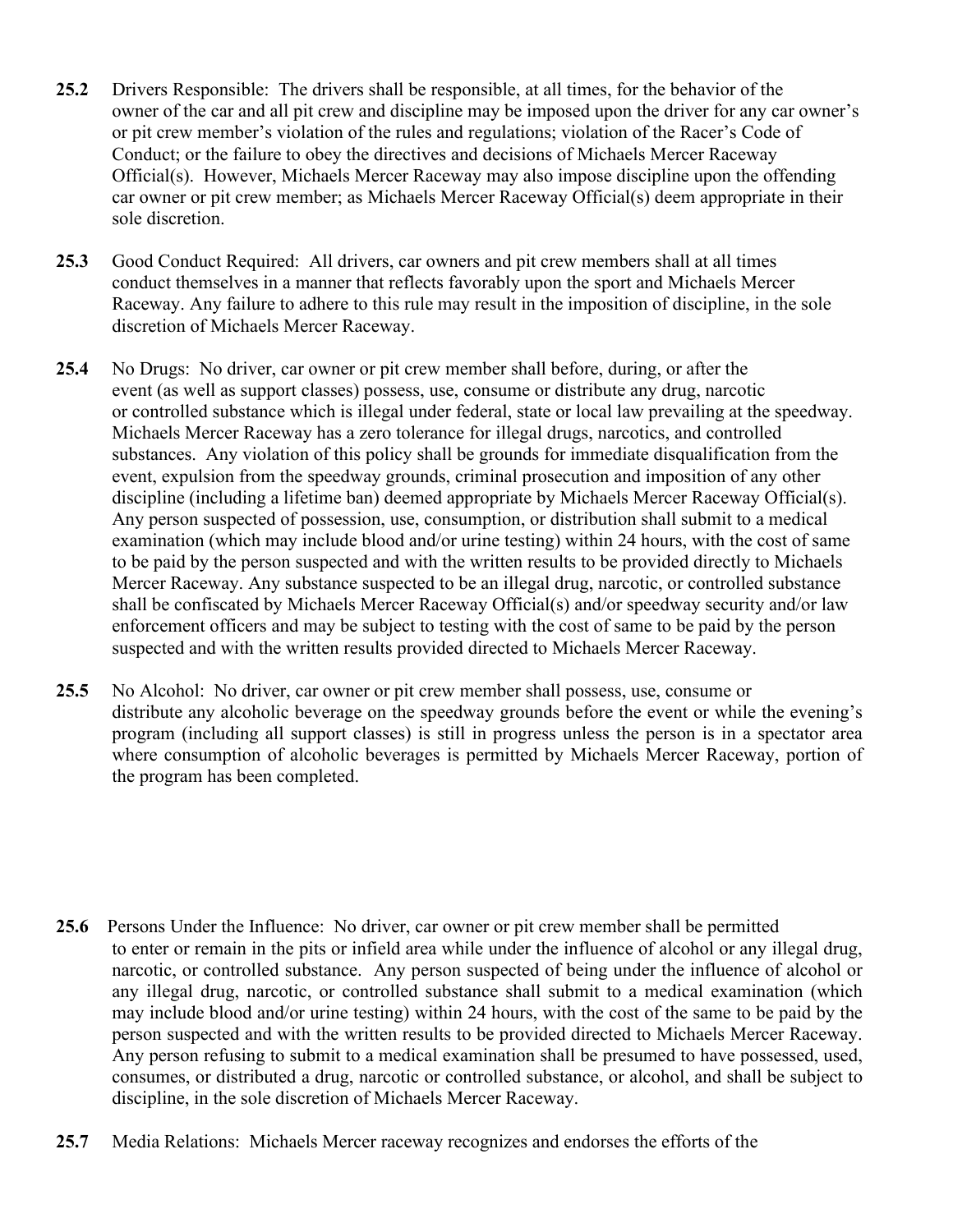racing media to promote modified racing and other forms of motorsports. Any driver refusing to participate in an on-track interview at the end of the event, any post-race interview arranged by Michaels Mercer Raceway or in any post-race press conference shall be subject to discipline, including but not limited to imposition of a fine the shall be equal to or greater than the driver's winnings.

- **25.8** Fighting or Other Misconduct: Any person taking part in discourteous conduct or causing a disturbance is subject to discipline. Persons leaving their pit area to go to another pit area or to any other location to cause a disturbance are subject to discipline. If any physical contact occurs, including but not limited to fighting, pushing or shoving, the offender is subject to discipline which shall include the loss of accumulated points and a fine and suspension, the amount and duration of which shall be determined by Michaels Mercer Raceway Officials in their sole discretion. Repeat offenders shall be subject to progressive discipline (which may include a lifetime ban). Michaels Mercer Raceway disapproves of this sort of behavior because it is detrimental to the sport and the presentation of a professionally staged entertainment program suitable for the entire family.
- **25.9** Rough Driving: It is the policy of Michaels Mercer raceway to provide good, clean, competitive racing. Any driver, in the opinion of Michaels Mercer Raceway Officials, charged with rough driving (overly aggressive driving) will be subject to discipline, which shall include a fine, forfeiture of points, and suspension. Repeat offenders shall be subject to progressive discipline (which may include a lifetime ban). This rule against rough driving applies to both on-track incidents and those which occur in the pits. Michaels Mercer Raceway strongly disapproves of rough driving because it presents a safety hazard for drivers, spectators, and others; because it is detrimental to the sport; and because it interferes with the presentation of a professionally staged entertainment program suitable for the entire family.
- **25.10** No Abusive Language: No driver or other person affiliated with the car (i.e., owner, pit crew member) shall subject Michaels Mercer Raceway Officials, scorers, security, office personnel or speedway officials to verbal (improper/obscene/profane language) or physical abuse at any time. Offenders shall be subject to discipline, which shall include a fine, forfeiture of points, and suspension, and repeat offenders shall be subject to progressive discipline. Michaels Mercer Raceway disapproves of this sort of behavior because it is detrimental to the sport and the presentation of a professionally staged entertainment program for the entire family**.**
- **25.11** No Unsportsmanlike Conduct: No driver shall engage in any unsportsmanlike conduct. Michaels Mercer Raceway Officials have the sole discretion to determine what constitutes unsportsmanlike conduct.
- **25.12** Any driver or other person who attempts to and/or does physically abuse any event official, including pushing, punching, touching, grabbing and/or grabbing the official's equipment, etc will be subject to disqualification and/or fine and/or suspension and/or legal action or any other action deemed inappropriate will be subject to a fine, forfeiture of points, and suspension as deemed at the time by Michaels Mercer Raceway Officials**.**

#### **22.** TECHNICAL INSPECTIONS

**26.1** Right to Inspect: Michaels Mercer Raceway Officials may inspect any car at any time before, During or after the race. The speedway may inspect any car for safety purposes before or during the race.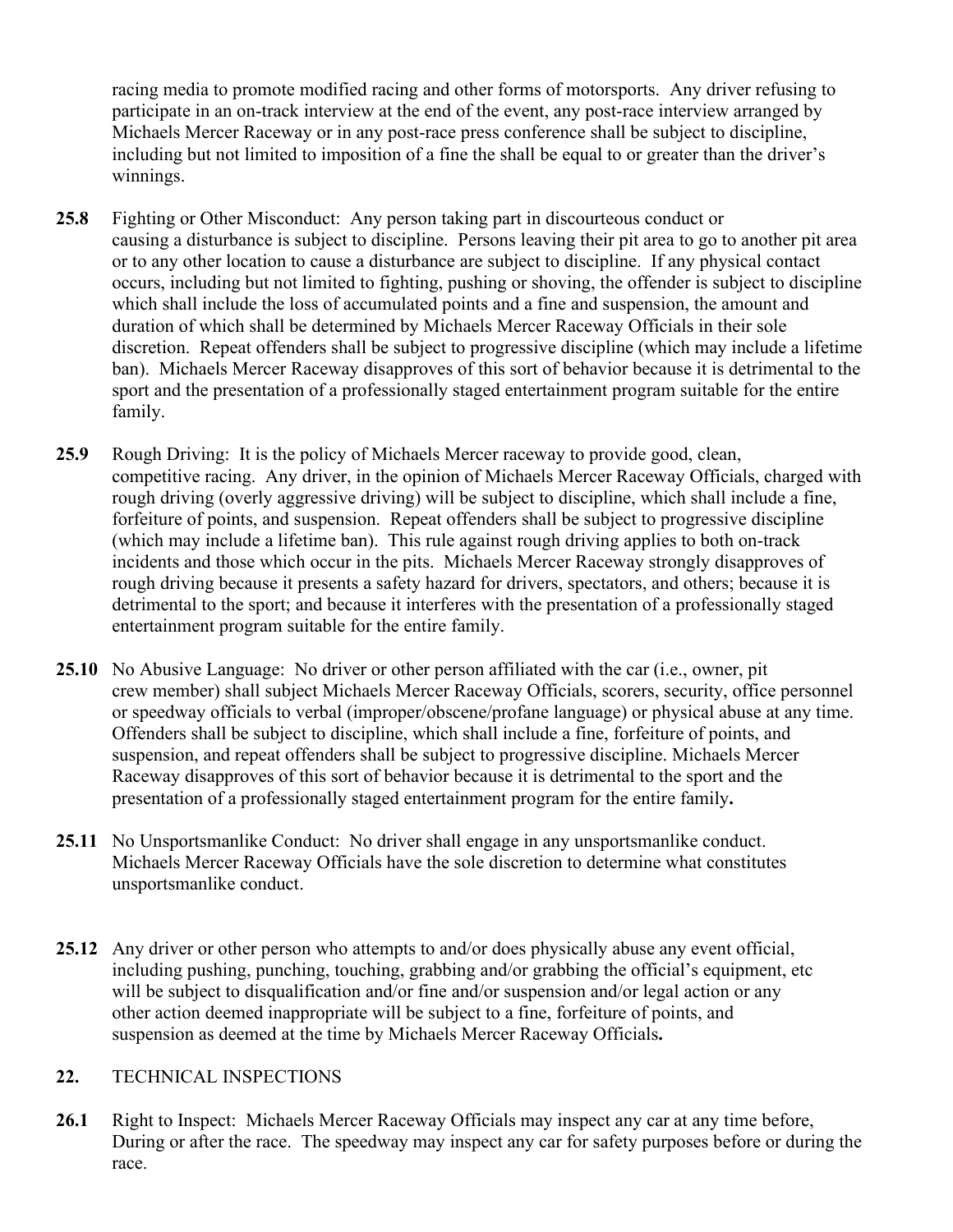- **26.2** Prior Inspections: The fact that a car was inspected and determined to be legal or safe on any prior occasion shall not govern. Cars must be legal and safe at all times. Cars deemed to be illegal or unsafe shall not be allowed to compete in the event and the driver may be subject to discipline. Michaels Mercer Raceway Officials make no warranty or representation of the legality or safety of cars allowed to compete in the event.
- **26.3** Post-Race Inspections: If any illegality is detected in any post-race inspection, the car will be disqualified, relegated to last place in the official order of finish for the race in which the disqualification occurred and the driver may be subject to discipline, which may include but is not limited to forfeiture of purse and/or points.

### **23.** DISCIPLINE

- **27.1** Right to Discipline: Michaels Mercer Raceway Officials shall have the sole right to determine whether a driver or other person shall be subject to discipline.
- **27.2** Whether to Impose Discipline: Whether a person is subject to discipline shall be a matter entrusted to the discretion of Michaels Mercer Raceway Officials.
- **27.3** Amount of Discipline: Unless rules of Michaels Mercer Raceway establish a specific penalty for any transgression, the nature and amount of the discipline imposed shall be within the sole discretion of Michaels Mercer Raceway Officials.

 Michaels Mercer Raceway Officials may imposed any of the following forms of discipline, singly or cumulatively.

- **1.** Disqualification from the event;
- **2.** Forfeiture of points for the event or the season to date;
- **3.** Forfeiture of purse money or contingency money;
- **4.** Forfeiture of point money, if any;
- **5.** Imposition of a fine;
- **6.** Suspension from one or more future events;
- **7.** Lifetime ban from all Michaels Mercer Raceway events.
- **27.4** Progressive Discipline: Michaels Mercer Raceway shall keep a record of all discipline imposed. Persons subject to progressive discipline shall suffer a greater penalty for the second and each subsequent offense. For example, if a driver is fined \$100 for the first offense, the second offense may result in a fine of \$200 and the third offense may result in a fine of \$300. Progressive discipline; however, shall not carry over to the following season.
- **27.5** Fines: All fines imposed by Michaels Mercer Raceway before the pay-off is made shall be withheld from the purse or contingency monies the driver is eligible to receive for the event. If the purse or contingency monies due the driver are not sufficient to satisfy the fine, the fine will carry forward to subsequent Michaels Mercer Raceway events. If the fine is imposed after the pay-off is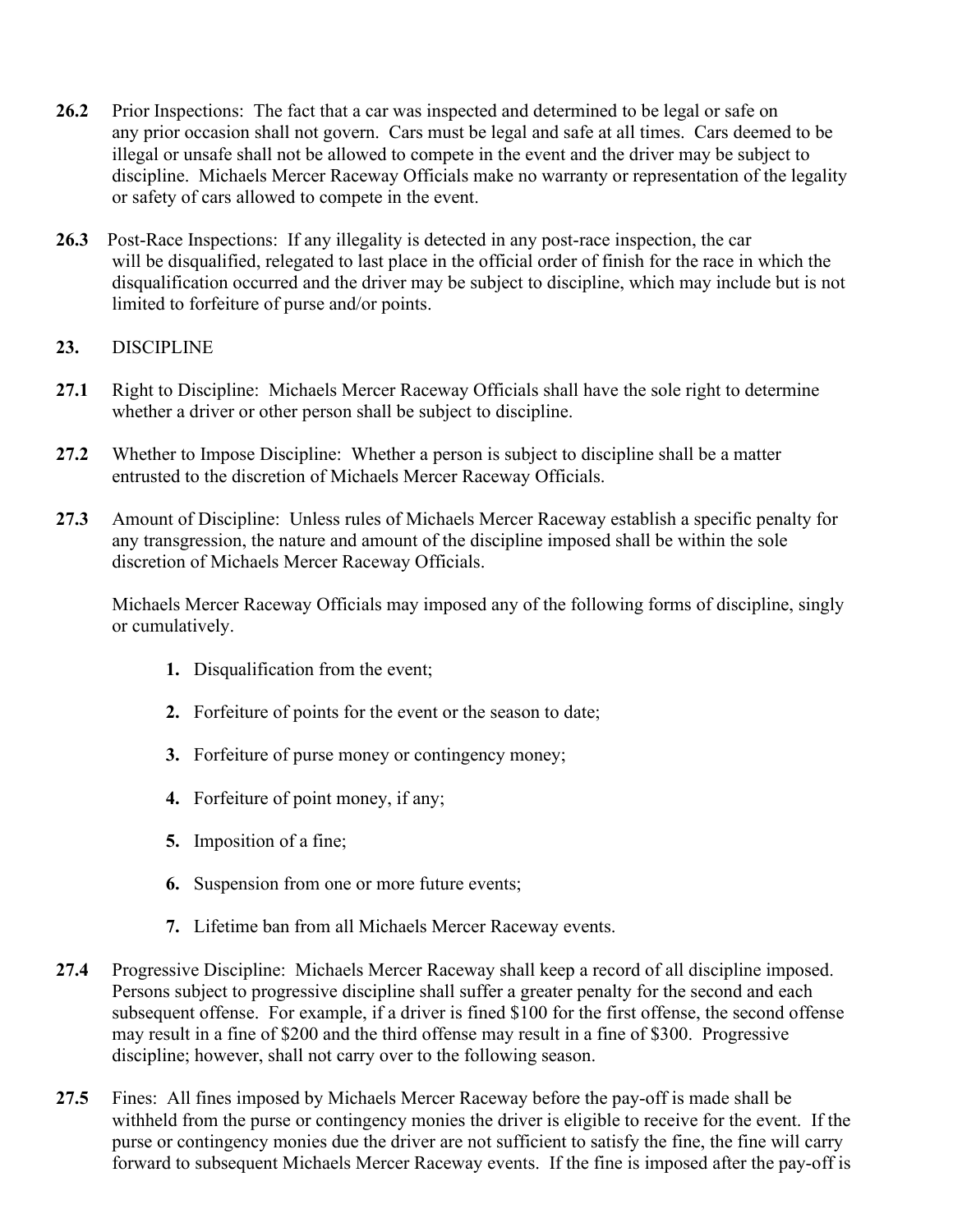completed for that event, it will carry forward to subsequent Michaels Mercer Raceway events. A driver must pay all outstanding fines to be allowed to enter any subsequent Michaels Mercer Raceway events. If an owner/driver does not pay a fine imposed, the owner/driver's car cannot compete in a subsequent Michaels Mercer Raceway event with another driver until the fine is paid. A car owner must pay all fines before the car may be driven in any subsequent Michaels Mercer Raceway event. Any fines remaining unpaid at the end of the season shall be withheld from the driver's point money, if any is due the owner/driver. If the point money is insufficient to pay the outstanding fine or if the driver is not eligible for any point money, the fine shall carry over from season to season until it is fully paid.

- **27.6** Suspensions: All suspensions must be fully served. Cancelled events do not count against the suspension. For example, if a driver is suspended for two (2) events and the next event is cancelled due to inclement weather, the suspension continues in effect until fully served. Any suspension imposed shall carry over to the following season until fully served. For example, if a driver is given a three race suspension but only two events remain on the schedule, the suspension will still be in effect at the first event of the following season.
- **27.7** Finality of Decision: The decisions of Michaels Mercer Raceway Officials regarding discipline shall not be subject to protest or litigation.
- **27.8** Not law Enforcement: While Michaels Mercer Raceway has the right to impose discipline for any misconduct that is in violation of any law (such as assault, terroristic threats, public intoxication or illegal drug use), Michaels Mercer Raceway Officials are not responsible for law enforcement or investigation. Rather, investigation and prosecution shall be the responsibility of law enforcement officials and/or speedway security. Michaels Mercer Raceway Officials shall cooperate whenever practicable, but are not bound by any decision of law enforcement and/or security to the undertake or to decline an investigation or prosecution.
- **28.1** Spokesman: The driver shall be the sole spokesman for the team and the car owner.
- **28.2** Written Protests Only: All protest must be submitted in writing to Michaels Mercer Raceway Director/Owner to Main office within ten (10) minutes of the official announcement of the order of finish. The protest must specifically state the basis for the protest. Verbal protests will not be considered. The failure to file a timely, written, specific protest shall be deemed to be a waiver of the right to protest and shall preclude any subsequent appeal or litigation.
- **28.3** Right to Protest: Any affected driver may protest any violation of the rules (including car specifications and weight requirements) unless the rules expressly preclude the filing of a protest or appeal.
- **28.4** A Main Only: Protest may be lodged with respect to the A Main only. Protests may not be lodged with respect to any qualifying event. Protest must be made in writing within 10 minutes after the finish has been posted on the Pit Steward board.
- **28.5** Visible Protests: Protests may be made concerning visible violations of rules or specifications. A visible protest situation is any time a tool or mechanical device is not needed by Michaels Mercer Raceway Official(s) to determine the car's compliance with the rule.
- **28.6** Technical Protests:Technical protests must be filed with the Director/Owner of Michaels Mercer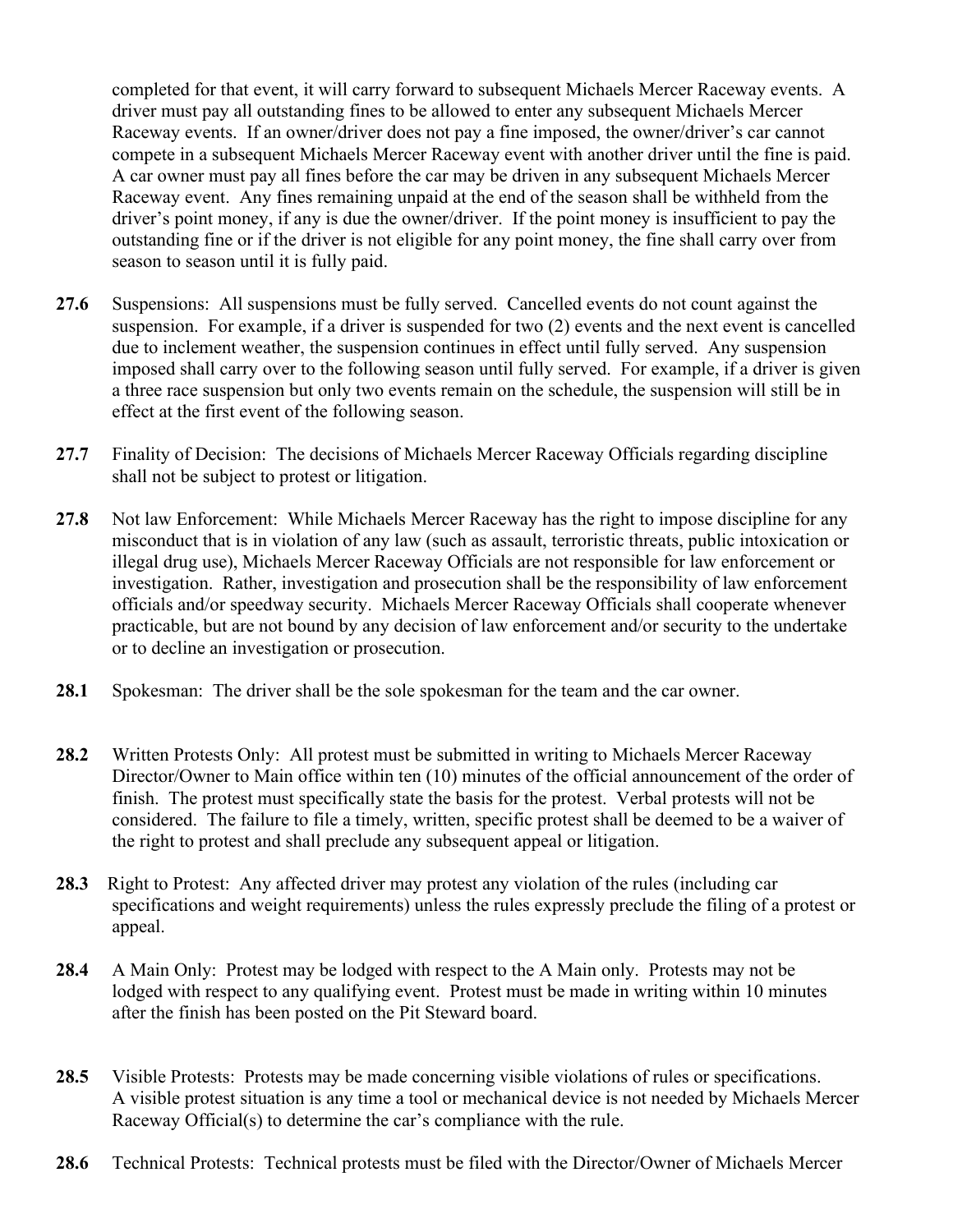Raceway and must be accompanied by a \$500.00 fee, paid in cash before investigation. Failure to Pay the protest fee, in cash, shall be deemed a waiver of the right to protest and shall preclude any subsequent appeal or litigation. A technical protest situation is any protest which requires any tool or mechanical device (including scales) for Michael Mercer Raceway Officials to determine a car's rule compliance. For the purpose of a subsequent appeal, all measurements by Michaels Mercer Raceway Officials are presumed to be correct, absent a showing by the driver of a mistake or Prejudice. If the protested car is found to be illegal, it shall be the burden of the driver to establish Legality in any subsequent appeal or litigation. If the protested car is found to be illegal, the Protest fee is refunded to the protester, less an administrative fee of \$250.00, which shall be retained By Michaels Mercer Raceway. If the car is found to be legal, the fee is retained by Michaels Mercer Raceway with \$250.00 going to Michaels Mercer Raceway and \$250.00 going to the Protested car. Cars that are found to be illegal will forfeit all points earned for the race in questions And the driver will also forfeit any earnings due for that race. **If a driver refuses tech inspection, They will be considered illegal and will forfeit all points and monies earned for that race.** Michaels Mercer Raceway shall not be responsible for any damage caused by the inspection.

- **28.7** Race Results Protests: Any affected driver may protest race results. A recheck of scoring will then be made, if necessary, and, thereafter, the results will be considered final. Protest must be made in writing within 10 minutes after the finish has been posted on the board in the trailer.
- **28.8** Holding the Purse: In the event of a protest, Michaels Mercer Raceway will delay purse distribution until the matter is ultimately decided by the appeal board. Michaels Mercer Raceway can distribute that portion of the purse to drivers whose finishing positions will not be affected by the protest or any subsequent appeal.
- **28.9** Right to Refuse Protest: Michaels Mercer Raceway reserves the right to refuse any protest if the protest is deemed unnecessary and/or is deemed to have been used for purposes of harassment.
- **28.10** Records of Protest: Michaels Mercer Raceway will retain all written protests for seven (7) days after the event giving rise to the protest.

#### **24.** APPEALS

- **29.1** Exclusive Remedy: Michaels Mercer Raceway has established a grievance board of appeals to rule on appeals. The appeal process contained in these rules shall be binding on all parties and shall not be subject to judicial review or litigation. The appeal process is the exclusive means for any aggrieved party to seek review of any reviewable decision of a Michaels Mercer Raceway Official.
	- $\checkmark$  Submitting Appeal: The appeal must be submitted, in writing, to Michaels Mercer Raceway within 48 hours of the event or decision giving rise to the appeal. The appeal will be deemed submitted on the date of actual receipt by Michaels Mercer Raceway Office, if delivered in person; but if the appeal is submitted by mail, then the date of the postmark shall govern. The appeal must state the following: the decision to be reviewed; the date of the event or decision giving rise to the appeal; the name of Michaels Mercer Raceway Official, if any, involved in the matter; the substance of the decision to be reviewed; and specific grounds for which an appeal is sought. The failure to submit a timely, written and specific appeal shall be deemed to be a waiver of the right to appeal and shall not be subject to judicial review or litigation.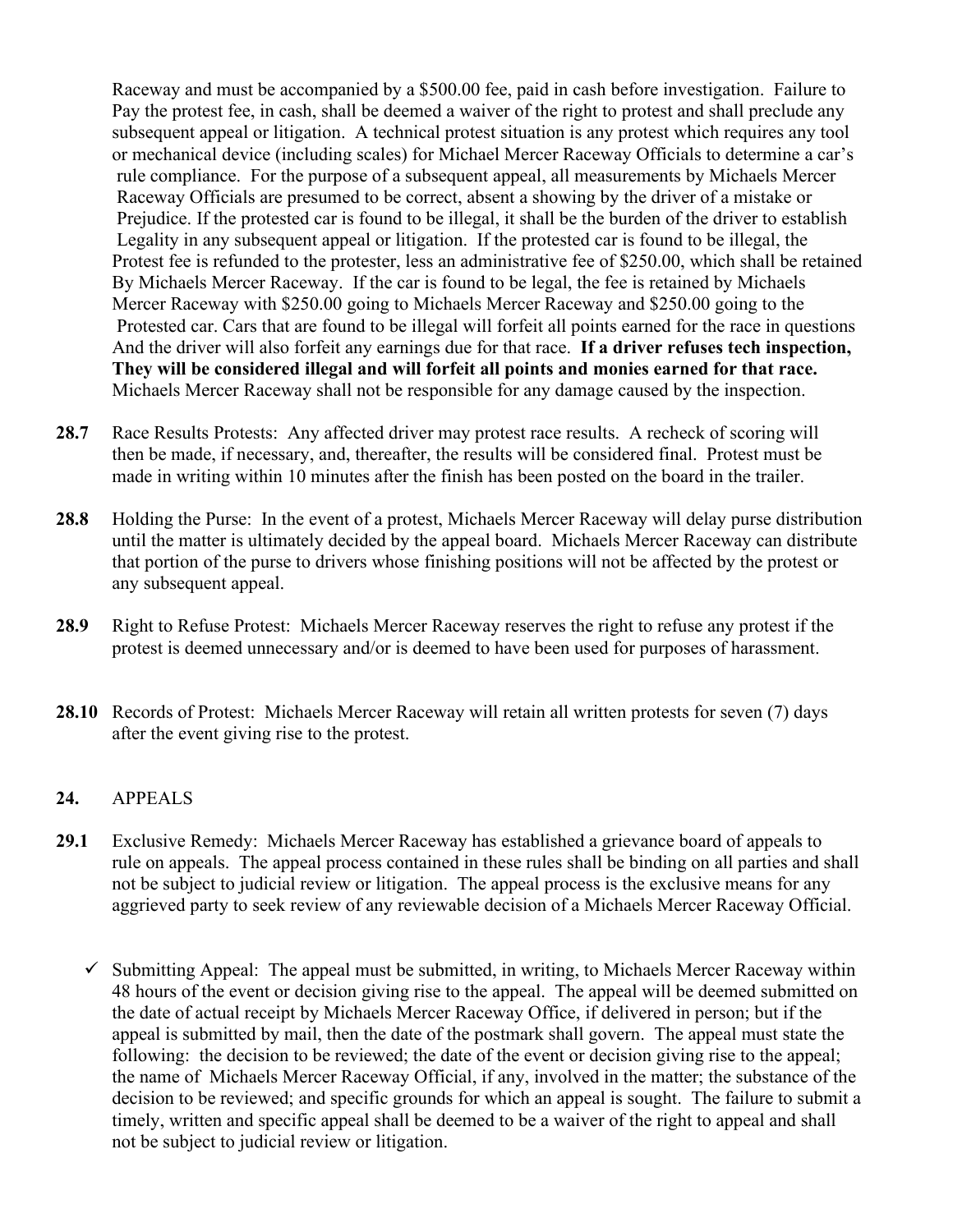- **29.2** Appeal Board: Members of the appeal board shall be determined as follows: Two (2) members of the board shall be selected by Michaels Mercer Raceway.; one (1) member of the board shall be selected by the driver lodging the appeal, with the following proviso: the driver representative shall not have any interest whatsoever in the outcome of the appeal.
- **29.3** Convening the Board: The appeal board will meet whenever and wherever necessary for the efficient and speedy disposition of its business. The appealing party will be given written notice of the date, time and place for the meeting. The meeting may take place in person or by telephone. A quorum of the board shall consist of any two voting members of the appeal board and the chairman or the chairman's designee.
- **29.4** Decision: A majority of the members of the board voting must concur to modify any penalty or determine any appeal. A decision of the majority of the board shall be considered final and shall not be subject to any judicial review or litigation. If the board fails to agree on action to be taken on an appeal, the appeal shall be referred to Michaels Mercer Raceway owner for decision and the Owner's decision shall be final and shall not be subject to judicial review or litigation.
- **29.5** Parts: When an appeal involved the legality of any parts, the affected driver or car owner must surrender the part or parts in question. Michaels Mercer Raceway will issue a receipt upon surrender of the parts, but the parts will not be returned until after the appeal hearing is concluded.
- **29.6** Procedure: The procedure for the hearing on the appeal is as follows:
	- **1.** First, the decision of Michaels Mercer Raceway Official or Officials shall be put into the record.
	- **2.** Second, the contents of the written appeal shall be put into the record.
	- **3.** Next, the aggrieved party will state his case and will call any witnesses or introduce any evidence to support that case. Hearsay evidence is admissible.
	- **4.** Next, Michaels Mercer Raceway Official(s) will state the case in support of the decision from which an appeal is being made, and may call any witnesses or introduce any evidence to support that case. Hearsay evidence is admissible.
	- **5.** Next, the aggrieved driver will make any desired rebuttals, additions to the record or summations.
	- **6.** Next, Michaels Mercer Raceway Official(s) will make any desired rebuttals, additions to the record or summations.
	- **7.** At any time during the hearing, members of the appellate board will be given the opportunity to ask any questions of any person present in person or by telephone at the time of the hearing.
	- **8.** In the interest of justice, the appeal board may continue any hearing to receive additional evidence.
	- **9.** After the record is closed, the members of the appeal board will deliberate in private and will make its determination, decision or recommendation by majority vote.
	- **10.** All interested parties will be notified in writing of the appeal board's decision.
	- **11.** Michaels Mercer Raceway shall retain copies of all decisions by the appeal board.
	- **12.** If the payment of the purse or any portion thereof was withheld due to the appeal, the promoter shall be notified, in writing, Michaels Mercer Raceway of the decision and its